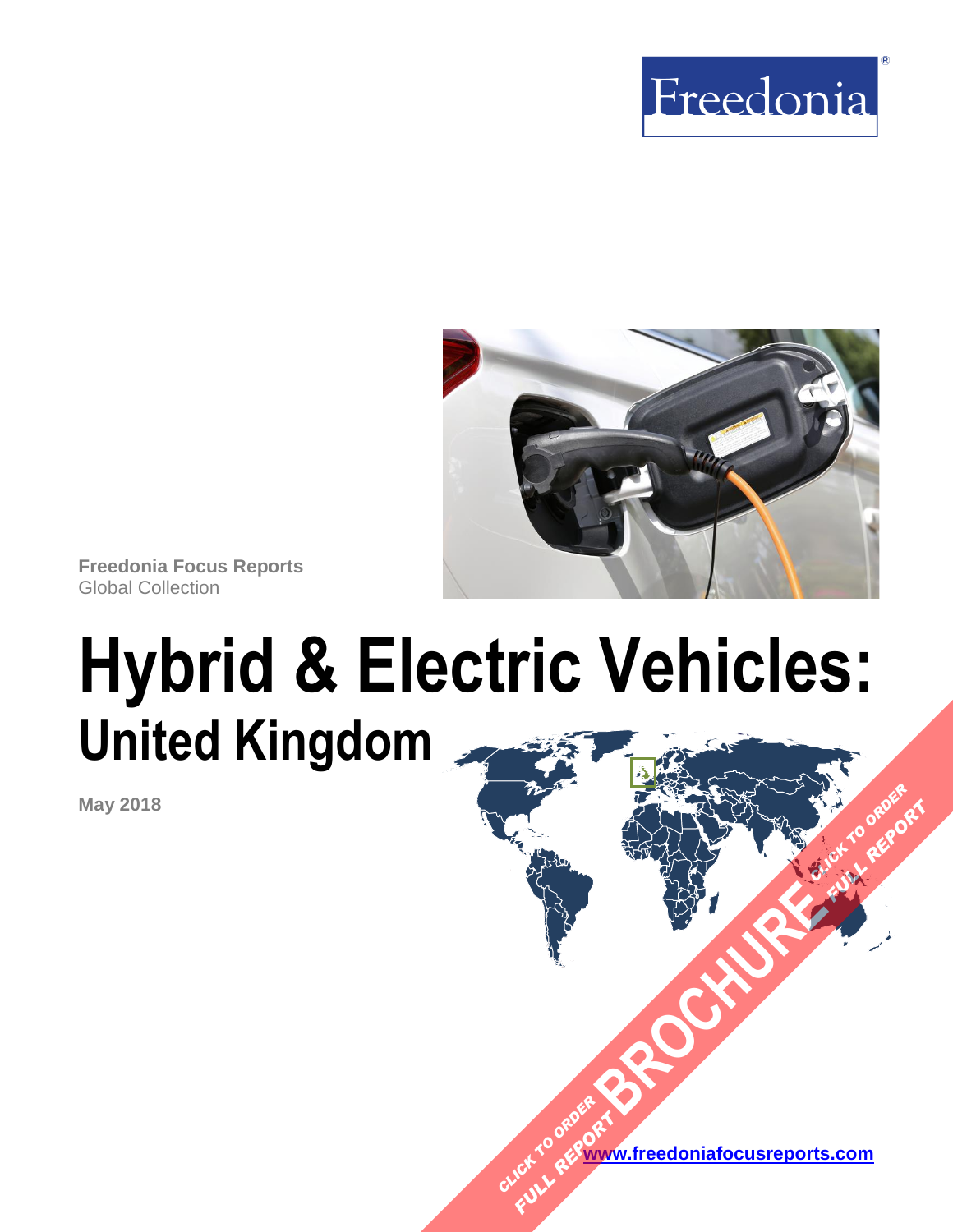# **Table of Contents**

| 1. Highlights                                 | 3              |
|-----------------------------------------------|----------------|
| 2. Market Environment                         | 4              |
| <b>Historical Trends</b>                      | $\overline{4}$ |
| <b>Key Economic Indicators</b>                | 6              |
| Hybrid & Electric Powertrains                 | $\overline{7}$ |
| <b>Environmental &amp; Regulatory Factors</b> | 9              |
| 3. Segmentation & Forecasts                   | 11             |
| Products                                      | 11             |
| Full Hybrid                                   | 13             |
| Plug-In Hybrid                                | 13             |
| <b>Battery Electric</b>                       | 14             |
| <b>Fuel Cell Electric</b>                     | 14             |
| Markets                                       | 16             |
| <b>Light Vehicles</b>                         | 17             |
| Medium- & Heavy-Duty Vehicles                 | 18             |
| 4. Industry Structure                         | 19             |
| <b>Industry Characteristics</b>               | 19             |
| <b>Market Leaders</b>                         | 20             |
| <b>BMW</b>                                    | 20             |
| Nissan                                        | 21             |
| Toyota                                        | 21             |
| 5. About This Report                          | 23             |
| Scope & Method                                | 23             |
| Sources                                       | 24             |
| <b>Industry Codes</b>                         | 24             |
| Resources                                     | 25             |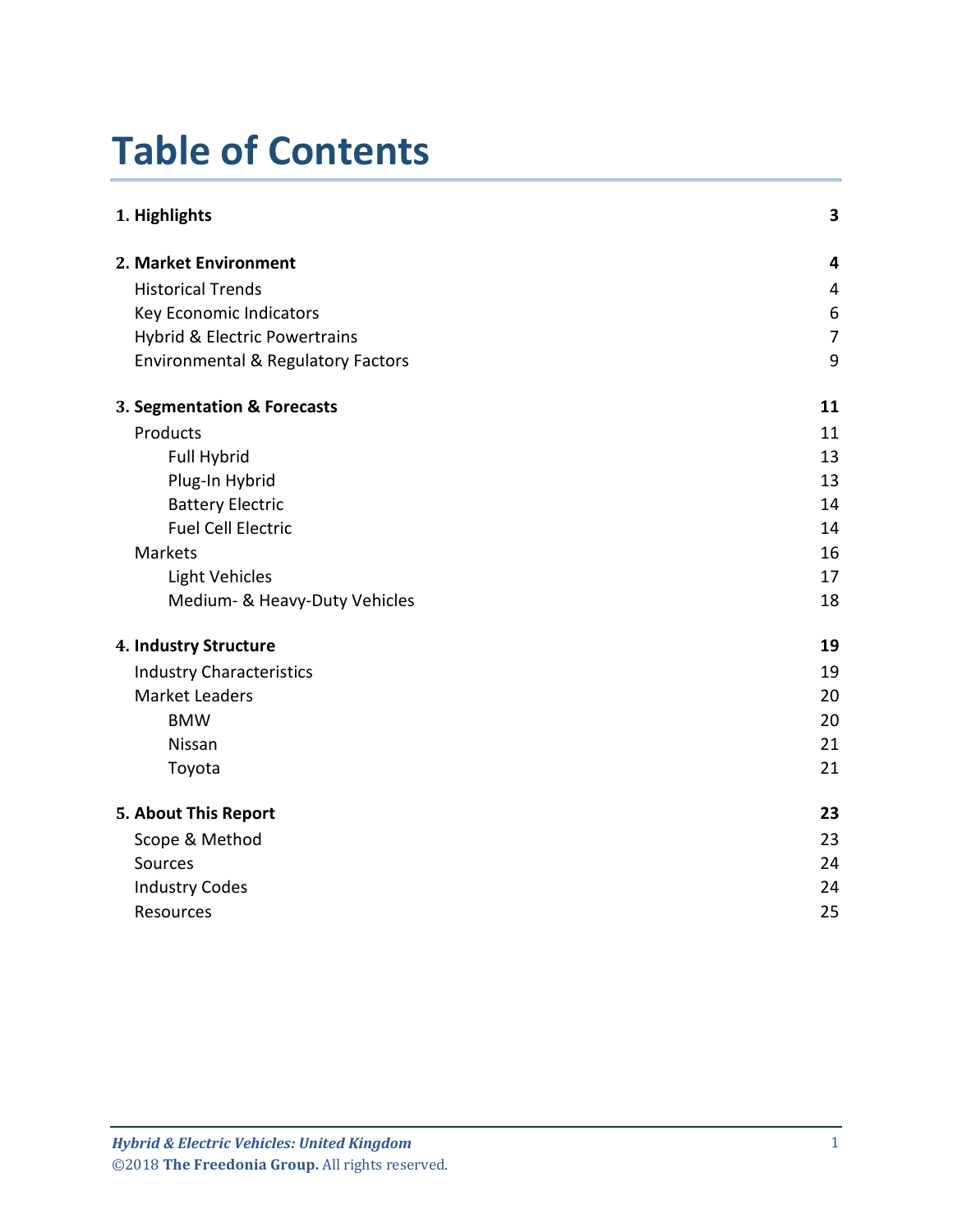# **List of Tables & Figures**

| Figure 1   UK: Key Trends in Hybrid & Electric Vehicle Demand, 2017 - 2022          | 3  |
|-------------------------------------------------------------------------------------|----|
| Figure 2   UK: Hybrid & Electric Vehicle Demand Trends, 2007 - 2017                 | 4  |
| Table 1   UK: Key Indicators for Hybrid & Electric Vehicle Demand, 2012 - 2027      | 6  |
| Table 2   Comparison of Hybrid & Electric Vehicle Powertrain Types                  | 8  |
| Figure 3   UK: Hybrid & Electric Vehicle Demand by Product, 2012 - 2027 (000 units) | 11 |
| Table 3   UK: Hybrid & Electric Vehicle Demand by Product, 2012 - 2027 (000 units)  | 11 |
| Table 4   UK: Hybrid & Electric Vehicle Supply & Demand, 2012 - 2027 (000 units)    | 13 |
| Figure 4   UK: Hybrid & Electric Vehicle Demand by Product, 2012 - 2027 (%)         | 15 |
| Figure 5   UK: Hybrid & Electric Vehicle Demand by Market, 2012 - 2027 (000 units)  | 16 |
| Table 5   UK: Hybrid & Electric Vehicle Demand by Market, 2012 - 2027 (000 units)   | 16 |
| Figure 6   UK: Hybrid & Electric Vehicle Demand by Market, 2012 - 2027 (%)          | 18 |
| Table 6   Selected Suppliers to the UK Hybrid & Electric Vehicle Market             | 20 |
| Table 7   HS Codes Related to Hybrid & Electric Vehicles                            | 24 |
|                                                                                     |    |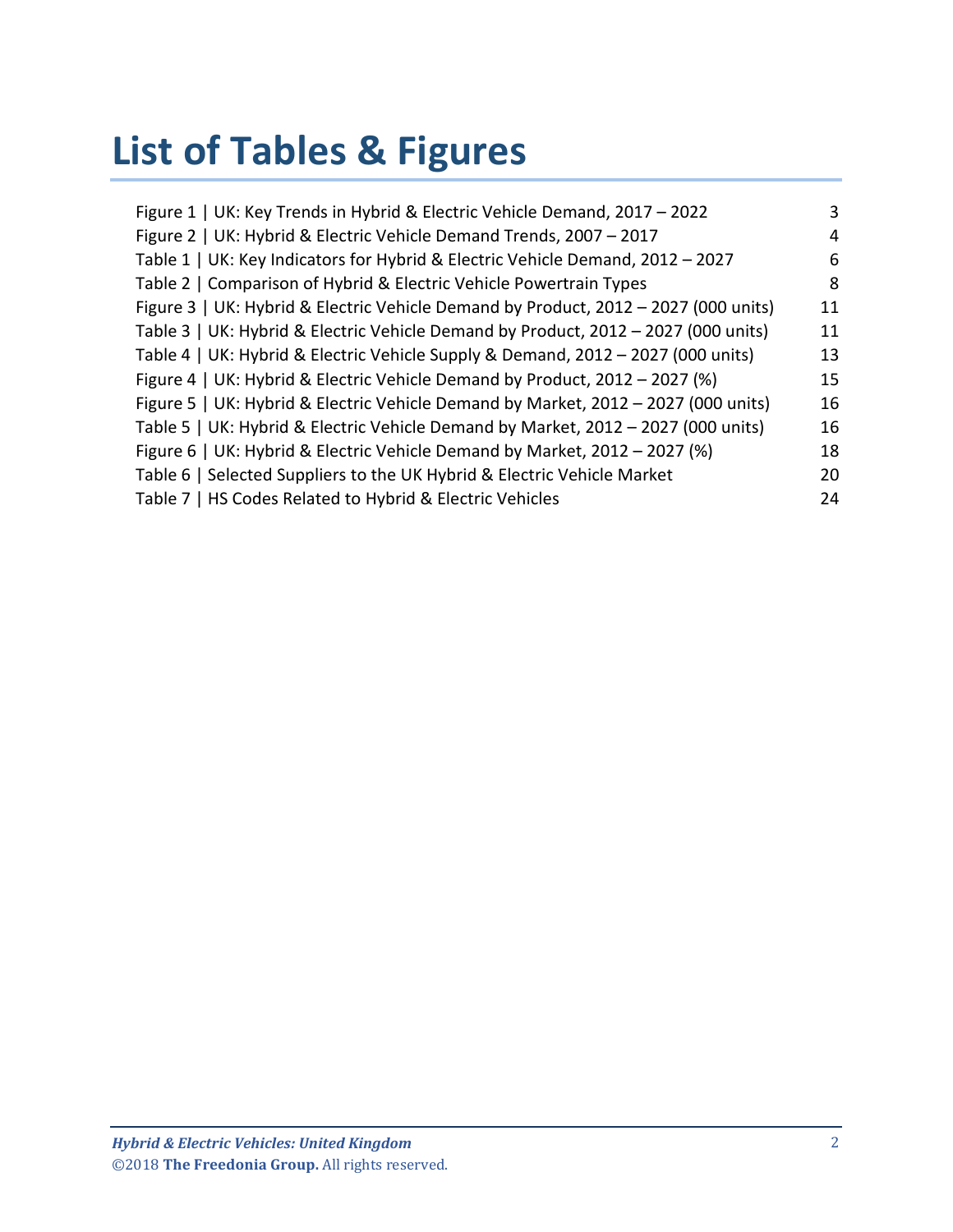# <span id="page-3-0"></span>**About This Report**

# <span id="page-3-1"></span>**Scope & Method**

This report forecasts to 2022 and 2027 hybrid and electric vehicle (HEV) demand and production in units in the UK. Total demand is segmented by product in terms of:

- full hybrid
- plug-in hybrid
- battery electric
- fuel cell electric

Total demand is also segmented by market as follows:

- light vehicles
- medium- and heavy-duty vehicles

To illustrate historical trends, total demand is provided in annual series from 2007 to 2017; production and the various segments are reported at five-year intervals for 2012 and 2017.

Excluded from the scope of this report are micro hybrids, in which vehicle propulsion is generated from an internal combustion engine, but some technological features found in hybrid vehicles – specifically start-stop systems – are used to improve fuel economy. However, because these vehicles do not use an electric motor for propulsion, they fall outside the scope of this report.

This report quantifies trends in various measures of growth and volatility. Growth (or decline) expressed as an average annual growth rate (AAGR) is the least squares growth rate, which takes into account all available datapoints over a period. The volatility of datapoints around a least squares growth trend over time is expressed via the coefficient of determination, or r<sup>2</sup>. The most stable data series relative to the trend carries an r<sup>2</sup> value of 1.0; the most volatile – 0.0. Growth calculated as a compound annual growth rate (CAGR) employs, by definition, only the first and last datapoints over a period. The CAGR is used to describe forecast growth, defined as the expected trend beginning in the base year and ending in the forecast year. Readers are encouraged to consider historical volatility when assessing particular annual values along the forecast trend, including in the forecast year.

Key macroeconomic indicators are also provided with quantified trends. Other various topics, including profiles of pertinent leading suppliers, are covered in this report. A full outline of report items by page is available in the Table of Contents.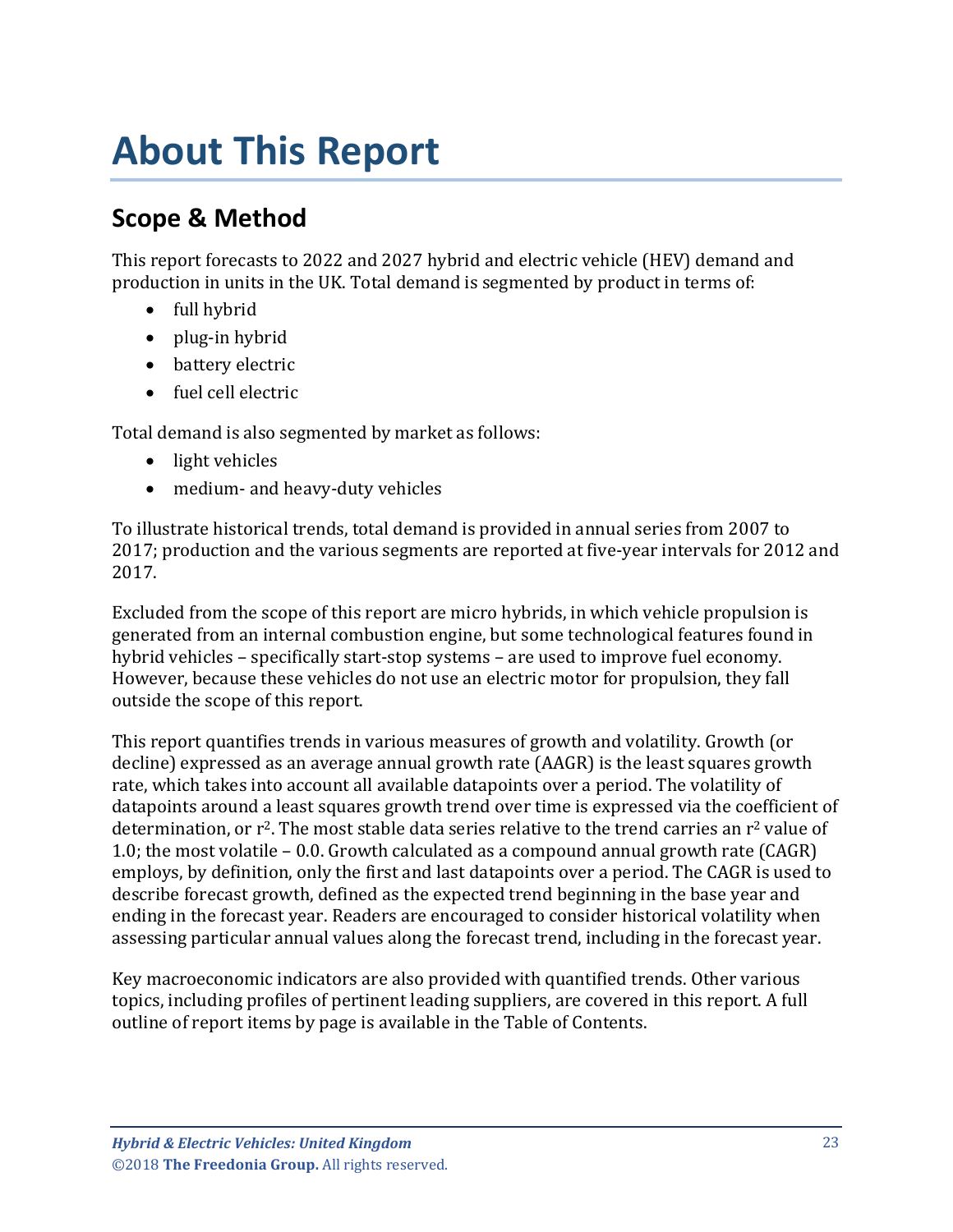### <span id="page-4-0"></span>**Sources**

*Hybrid & Electric Vehicles: United Kingdom* (FB85023) is based on *[Global Hybrid & Electric](http://www.freedoniagroup.com/DocumentDetails.aspx?ReferrerId=FL-FOCUS&studyid=3627)  [Vehicles,](http://www.freedoniagroup.com/DocumentDetails.aspx?ReferrerId=FL-FOCUS&studyid=3627)* a comprehensive industry study published by The Freedonia Group. Reported findings represent the synthesis and analysis of data from various primary, secondary, macroeconomic, and demographic sources including:

- firms participating in the industry, and their suppliers and customers
- government/public agencies
- national, regional, and international non-governmental organizations
- trade associations and their publications
- the business and trade press
- indicator forecasts by The Freedonia Group
- the findings of other reports and studies by The Freedonia Group

Specific sources and additional resources are listed in the Resources section of this publication for reference and to facilitate further research.

# <span id="page-4-1"></span>**Industry Codes**

<span id="page-4-2"></span>

| Table 7   HS Codes Related to Hybrid & Electric Vehicles |                                                                                                                                                                                                                      |  |
|----------------------------------------------------------|----------------------------------------------------------------------------------------------------------------------------------------------------------------------------------------------------------------------|--|
| <b>HS Code</b>                                           | <b>Definition</b>                                                                                                                                                                                                    |  |
| 870340                                                   | Vehicles; with both spark-ignition internal combustion reciprocating piston engine and electric motor for<br>propulsion, incapable of being charged by plugging to external source of electric power                 |  |
| 870350                                                   | Vehicles; with both compression-ignition internal combustion piston engine (diesel or semi-diesel) and<br>electric motor for propulsion, incapable of being charged by plugging to external source of electric power |  |
| 870360                                                   | Vehicles; with both spark-ignition internal combustion reciprocating piston engine and electric motor for<br>propulsion, capable of being charged by plugging to external source of electric power                   |  |
| 870370                                                   | Vehicles; with both compression-ignition internal combustion piston engine (diesel or semi-diesel) and<br>electric motor for propulsion, capable of being charged by plugging to external source of electric power   |  |
| 870380                                                   | Vehicles; with only electric motor for propulsion                                                                                                                                                                    |  |

Source: United Nations Statistics Division

# **Copyright & Licensing**

The full report is protected by copyright laws of the United States of America and international treaties. The entire contents of the publication are copyrighted by The Freedonia Group.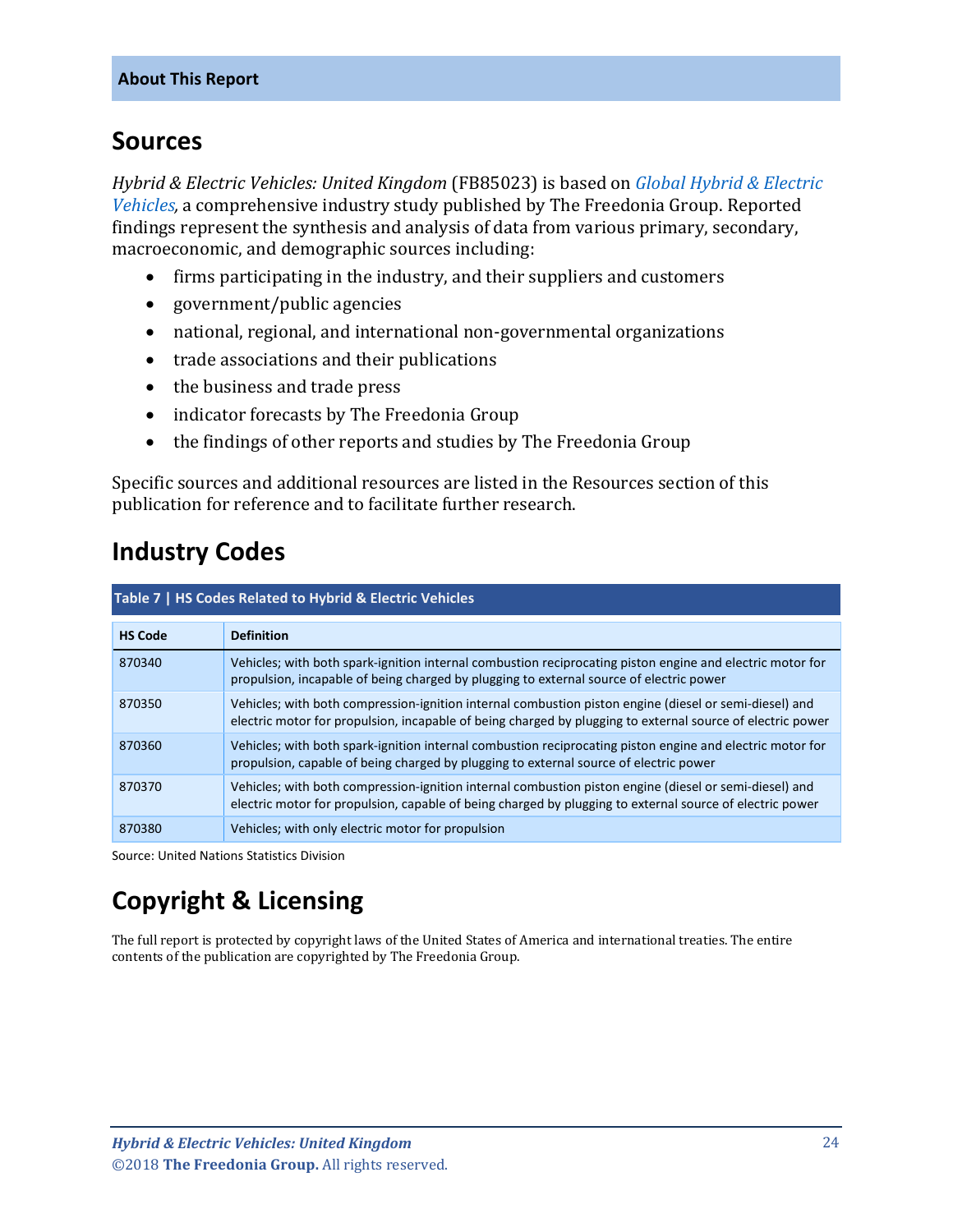### <span id="page-5-0"></span>**Resources**

#### **The Freedonia Group**

 *[Global Hybrid & Electric Vehicles,](http://www.freedoniagroup.com/DocumentDetails.aspx?ReferrerId=FL-FOCUS&studyid=3627)* May 2018 **[Freedonia Industry Studies](http://www.freedoniagroup.com/Home.aspx?ReferrerId=FL-Focus)**  *[Global Batteries](http://www.freedoniagroup.com/DocumentDetails.aspx?ReferrerId=FL-FOCUS&studyid=3569)*, June 2018  *[Global Motorcycles](http://www.freedoniagroup.com/DocumentDetails.aspx?ReferrerId=FL-FOCUS&studyid=3634)*, May 2018 *[Automotive Lubricants Market in the UK](http://www.freedoniagroup.com/DocumentDetails.aspx?ReferrerId=FR-MDA&studyid=3607)*, February 2018  *[Global Automotive Lubricants](http://www.freedoniagroup.com/DocumentDetails.aspx?ReferrerId=FL-FOCUS&studyid=3583)*, December 2017  *[Global Bus Market](http://www.freedoniagroup.com/DocumentDetails.aspx?ReferrerId=FL-FOCUS&studyid=3509)*, May 2017  *[Global Diesel Engines Market](http://www.freedoniagroup.com/DocumentDetails.aspx?ReferrerId=FL-FOCUS&studyid=3488)*, January 2017 **[Freedonia Focus Reports](https://www.freedoniafocusreports.com/redirect.asp?progid=89534&url=/)** *[Automotive Lubricants: United Kingdom](https://www.freedoniafocusreports.com/Automotive-Lubricants-United-Kingdom-FB35115/) [Automotive Repair & Maintenance Services: United States](https://www.freedoniafocusreports.com/Automotive-Repair-Maintenance-Services-United-States-FF95018/)*

 *[Energy: United States](https://www.freedoniafocusreports.com/Energy-United-States-FF45043/) [Global Batteries](https://www.freedoniafocusreports.com/pub/11751581.html) [Global Buses](https://www.freedoniafocusreports.com/Global-Buses-FW85012/) [Global Light Vehicles](https://www.freedoniafocusreports.com/Global-Light-Vehicles-FW85015/) Global Medium- [& Heavy-Duty Vehicles](https://www.freedoniafocusreports.com/Global-Medium-Heavy-Duty-Vehicles-FW85014/) [Motorcycles: Canada](https://www.freedoniafocusreports.com/Motorcycles-Canada-FA85016/) [Transport Equipment: United States](https://www.freedoniafocusreports.com/Transport-Equipment-United-States-FF85030/) [World Diesel Engines](https://www.freedoniafocusreports.com/World-Diesel-Engines-FW45026/)* **[Freedonia Custom Research](http://www.freedoniagroup.com/CustomResearch.aspx?ReferrerId=FL-Focus)**

#### **Trade Publications**

*Automotive Industries Automotive News CleanTechnica EV World Green Car Congress Green Car Reports HybridCars.com Ward's AutoWorld*

#### **Agencies & Associations**

Alliance of Automobile Manufacturers Electric Drive Transportation Association Electric Vehicle Society European Alternative Fuels Observatory